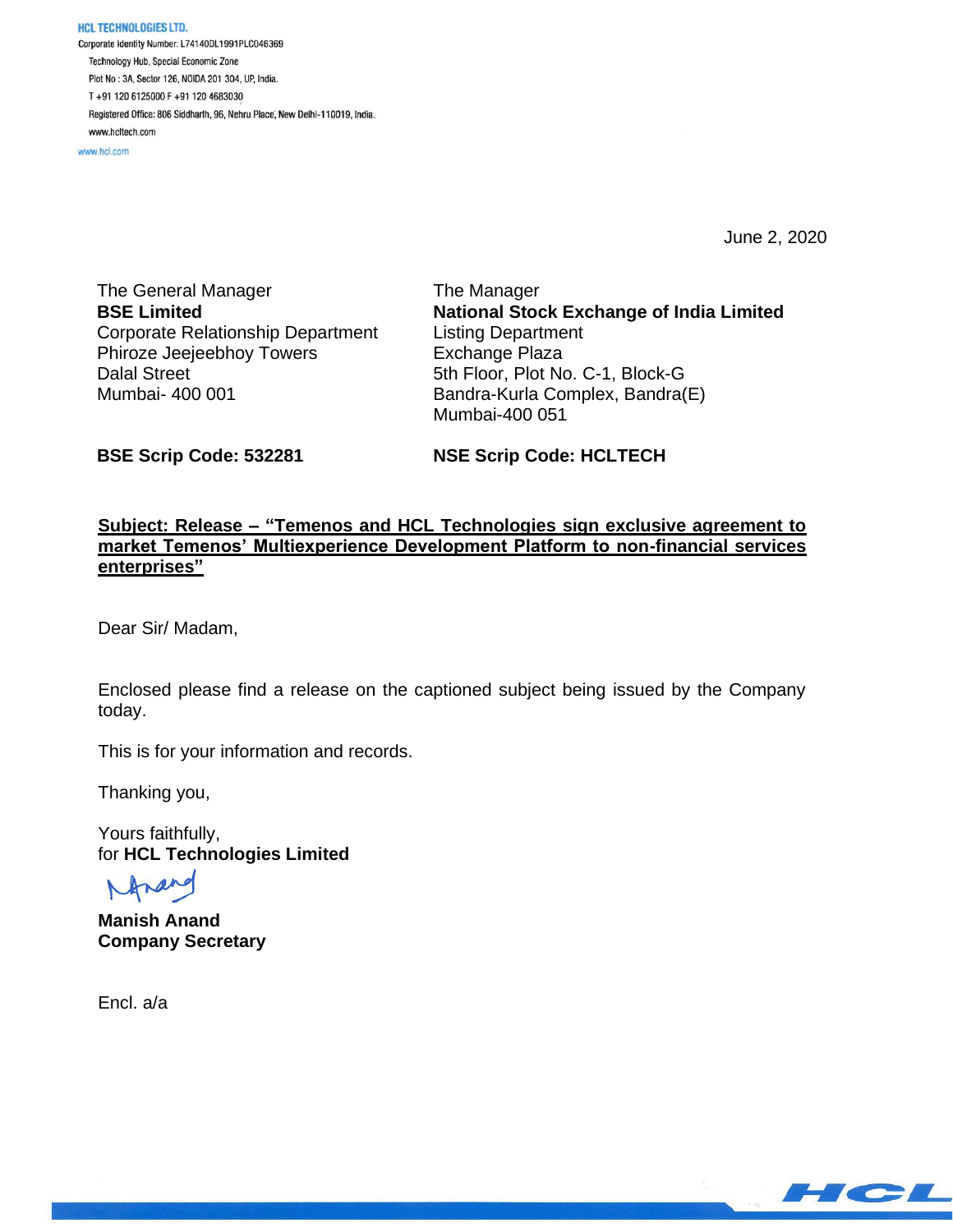

## **Temenos and HCL Technologies sign exclusive agreement to market Temenos' Multiexperience Development Platform to non-financial services enterprises**

- *Non-financial services clients will benefit from Temenos' continued R&D investment in Temenos Quantum, the leading multiexperience development platform (MXDP) and HCL's world-class, global professional services and cross-industry expertise*
- *HCL has been granted a license to develop, market and support Temenos MXDP for nonfinancial services industry sectors. The agreement is exclusive for seven years*

**NOIDA, India– June 2, 2020** – Temenos (SIX: TEMN), the banking software company, and HCL Technologies (HCL), a leading global technology company, today announced the signing of an exclusive strategic agreement for non-financial services enterprises. As part of this agreement, HCL has been granted a license to develop, market and support Temenos multiexperience development platform (MXDP) for non-financial services enterprises. The agreement is exclusive for seven years. Temenos will continue its R&D investment in its industry-leading Temenos MXDP, and will support and service both Temenos financial services clients as well as existing non-financial services clients that are currently contracted with Temenos. This agreement with HCL provides our existing non-financial services clients with world-class technology and the highest-levels of services and support.

Temenos Quantum continues to be the technology foundation for Temenos Infinity, the most advanced omnichannel digital banking product. This agreement does not include Temenos Infinity.

This agreement provides Temenos with further enhanced visibility on profitability and cash flow and underlines the resilience of Temenos' business model. This strategic agreement has a positive impact on total software licensing and non-IFRS EBIT and is on average 1-2 % accretive to non-IFRS EPS p.a. for the duration of the exclusivity.

**Max Chuard, Chief Executive Officer, Temenos,** said: "We are excited to announce this exclusive agreement with HCL, which ensures non-financial services clients have the best possible service and support, while allowing Temenos to focus on its core business of financial services. Under the agreement, non-financial services clients will continue to benefit from our significant R&D investment and innovation roadmap in the Quantum platform while HCL will bring world-class, cross-industry R&D and professional services."

**Darren Oberst, CVP and Head of HCL Software**, added: "We have said from the beginning that HCL Software will grow its technology in a strategic way and will invest in innovation. We are pleased to forge this agreement with Temenos. Temenos' multi-experience development platform is the market leader and very complimentary to our portfolio. We're excited about what the future holds, and the value this will bring to non-financial services enterprises."

HCL Software develops, markets, sells and supports over 20 product families in the areas of DevSecOps, Automation, Digital Solutions, Data Management, Marketing and Commerce and Mainframes. With offices and labs around the world, HCL Software serves thousands of customers driving ultimate customer success with IT investments through relentless innovation of its products.

As the market leader, Temenos Quantum's multi-experience development platform helps corporations capture market share and improve client retention by delivering seamless, hyperpersonalized, AI-driven experiences faster across web, native apps, wearables, conversational and immersive touchpoints.

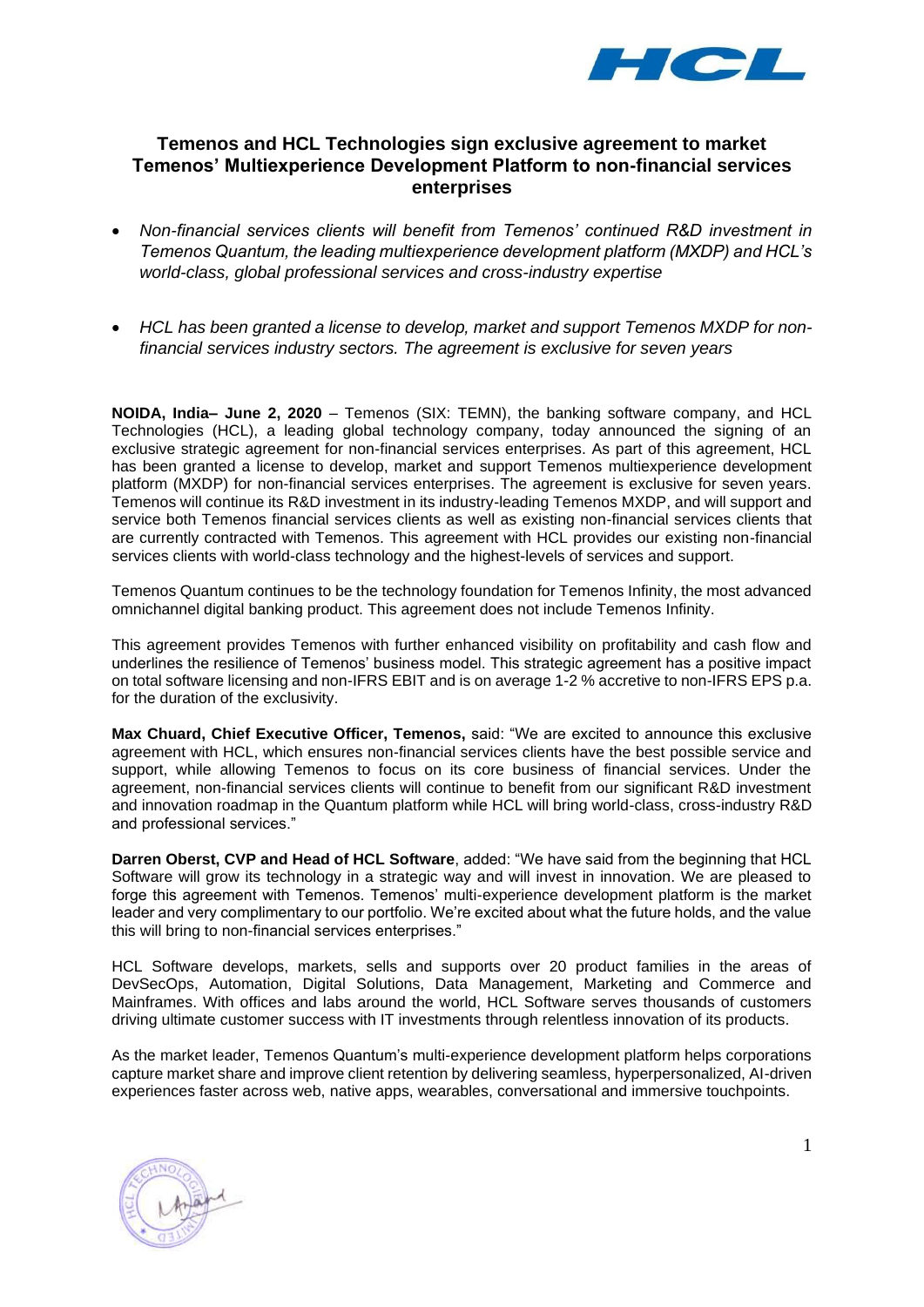

## **About HCL Technologies**

HCL Technologies (HCL) empowers global enterprises with technology for the next decade today. HCL's Mode 1-2-3 strategy, through its deep-domain industry expertise, customer-centricity and entrepreneurial culture of ideapreneurship™ enables businesses to transform into next-gen enterprises.

HCL offers its services and products through three business units - IT and Business Services (ITBS), Engineering and R&D Services (ERS) and Products & Platforms (P&P). ITBS enables global enterprises to transform their businesses through offerings in areas of Applications, Infrastructure, Digital Process Operations and next generational digital transformation solutions. ERS offers engineering services and solutions in all aspects of product development and platform engineering. Under P&P, HCL provides modernized software products to global clients for their technology and industry-specific requirements. Through its cutting-edge co-innovation labs, global delivery capabilities and broad global network, HCL delivers holistic services in various industry verticals, categorized under Financial Services, Manufacturing, Technology & Services, Telecom & Media, Retail & CPG, Life Sciences & Healthcare and Public Services.

As a leading global technology company, HCL takes pride in its diversity, social responsibility, sustainability and education initiatives. As of 12 months ended March 31, 2020, HCL has a consolidated revenue of US\$ 9.94 billion and its 150,423 ideapreneurs operate out of 46 countries. For more information, visit [www.hcltech.com](http://www.hcltech.com/)

## **Forward–looking Statements**

Certain statements in this release are forward-looking statements, which involve a number of risks, uncertainties, assumptions and other factors that could cause actual results to differ materially from those in such forward-looking statements. All statements, other than statements of historical fact are statements that could be deemed forward-looking statements, including but not limited to the statements containing the words 'planned', 'expects', 'believes',' strategy', 'opportunity', 'anticipates', 'hopes' or other similar words. The risks and uncertainties relating to these statements include, but are not limited to, risks and uncertainties regarding impact of pending regulatory proceedings, fluctuations in earnings, our ability to manage growth, intense competition in IT services, business process outsourcing and consulting services including those factors which may affect our cost advantage, wage increases in India, customer acceptances of our services, products and fee structures, our ability to attract and retain highly skilled professionals, our ability to integrate acquired assets in a cost-effective and timely manner, time and cost overruns on fixed-price, fixed-timeframe contracts, client concentration, restrictions on immigration, our ability to manage our international operations, reduced demand for technology in our key focus areas, disruptions in telecommunication networks, our ability to successfully complete and integrate potential acquisitions, the success of our brand development efforts, liability for damages on our service contracts, the success of the companies /entities in which we have made strategic investments, withdrawal of governmental fiscal incentives, political instability, legal restrictions on raising capital or acquiring companies outside India, and unauthorized use of our intellectual property, other risks, uncertainties and general economic conditions affecting our industry. There can be no assurance that the forward-looking statements made herein will prove to be accurate, and issuance of such forward-looking statements should not be regarded as a representation by the Company, or any other person, that the objective and plans of the Company will be achieved. All forward-looking statements made herein are based on information presently available to the Management of the Company and the Company does not undertake to update any forward-looking statement that may be made from time to time by or on behalf of the Company.